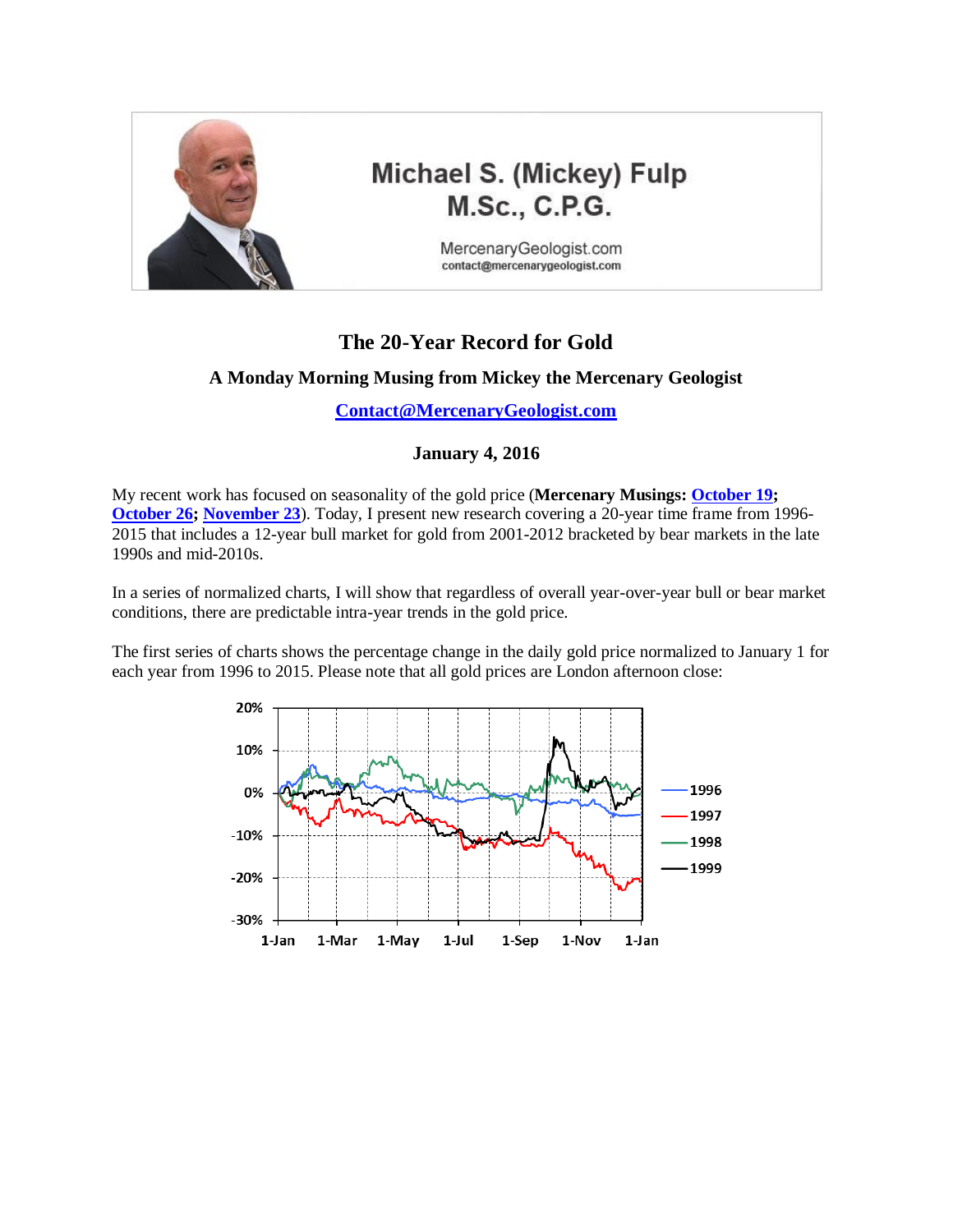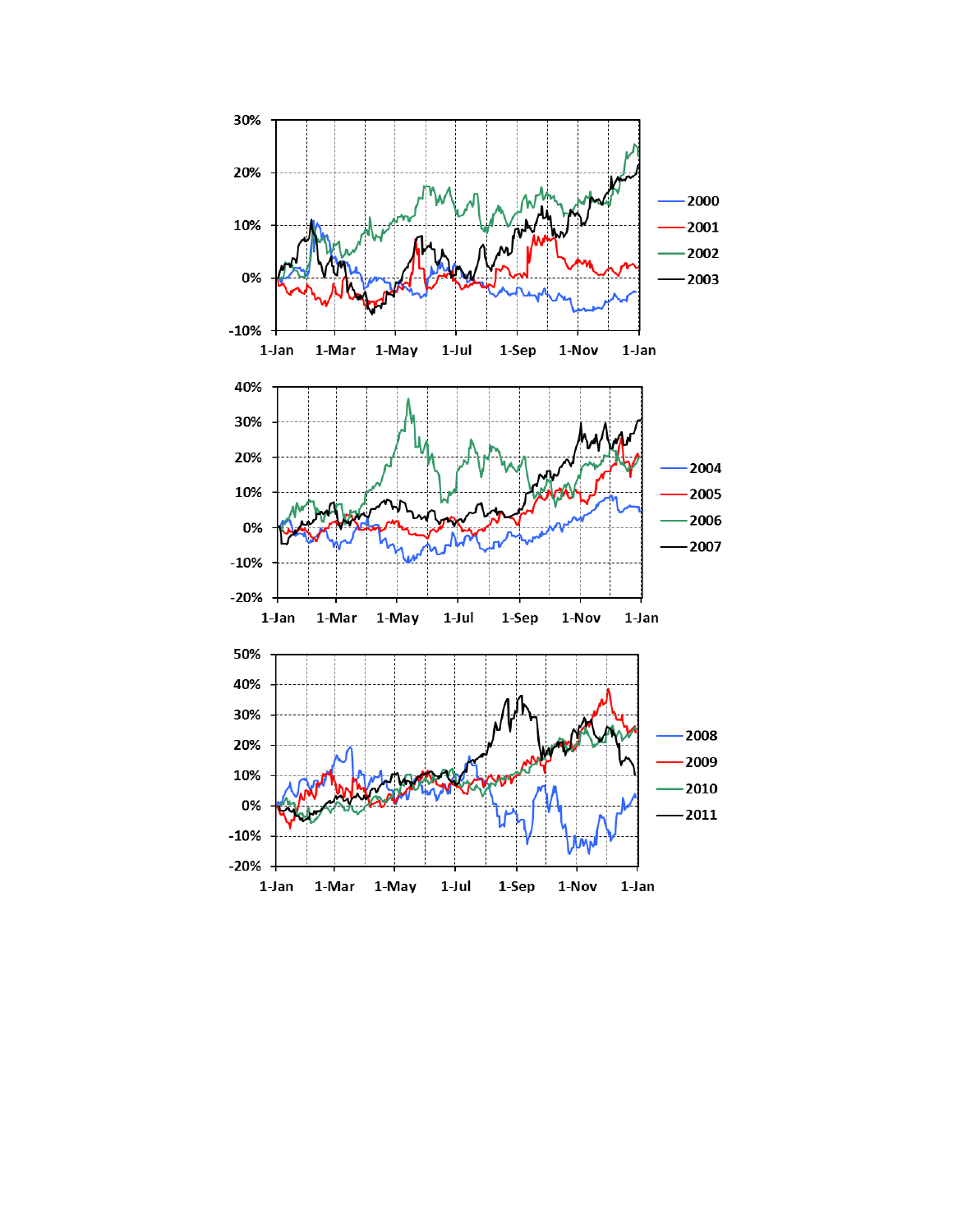

Based on data tabulated below, we define bull years for gold (**black**) as those in which the price closed the year higher than it opened and bear market years (**red**) as those in which the price closed the year lower than it opened. In 1998, gold closed the year 40 cents lower so the percentage change rounds off to zero:

| Year | <b>Jan Open</b> | Dec Close | % Change         |
|------|-----------------|-----------|------------------|
| 1996 | 394             | 369       | 6.3              |
| 1997 | 359             | 290       | 19.2             |
| 1998 | 288             | 288       | 0.0              |
| 1999 | 287             | 291       | 1.4              |
| 2000 | 282             | 274       | 2.8              |
| 2001 | 271             | 277       | $2.2\phantom{0}$ |
| 2002 | 278             | 347       | 24.8             |
| 2003 | 344             | 416       | 19.1             |
| 2004 | 416             | 436       | 4.8              |
| 2005 | 428             | 513       | 19.9             |
| 2006 | 530             | 632       | 19.2             |
| 2007 | 640             | 834       | 30.1             |
| 2008 | 847             | 870       | 2.6              |
| 2009 | 875             | 1088      | 24.3             |
| 2010 | 1122            | 1406      | 25.3             |
| 2011 | 1389            | 1531      | 10.2             |
| 2012 | 1598            | 1658      | 3.8              |
| 2013 | 1694            | 1205      | 28.9             |
| 2014 | 1225            | 1206      | 1.6              |
| 2015 | 1172            | 1061      | 9.4              |

| Gold $\sqrt{$}$ / Oz |  |
|----------------------|--|
|                      |  |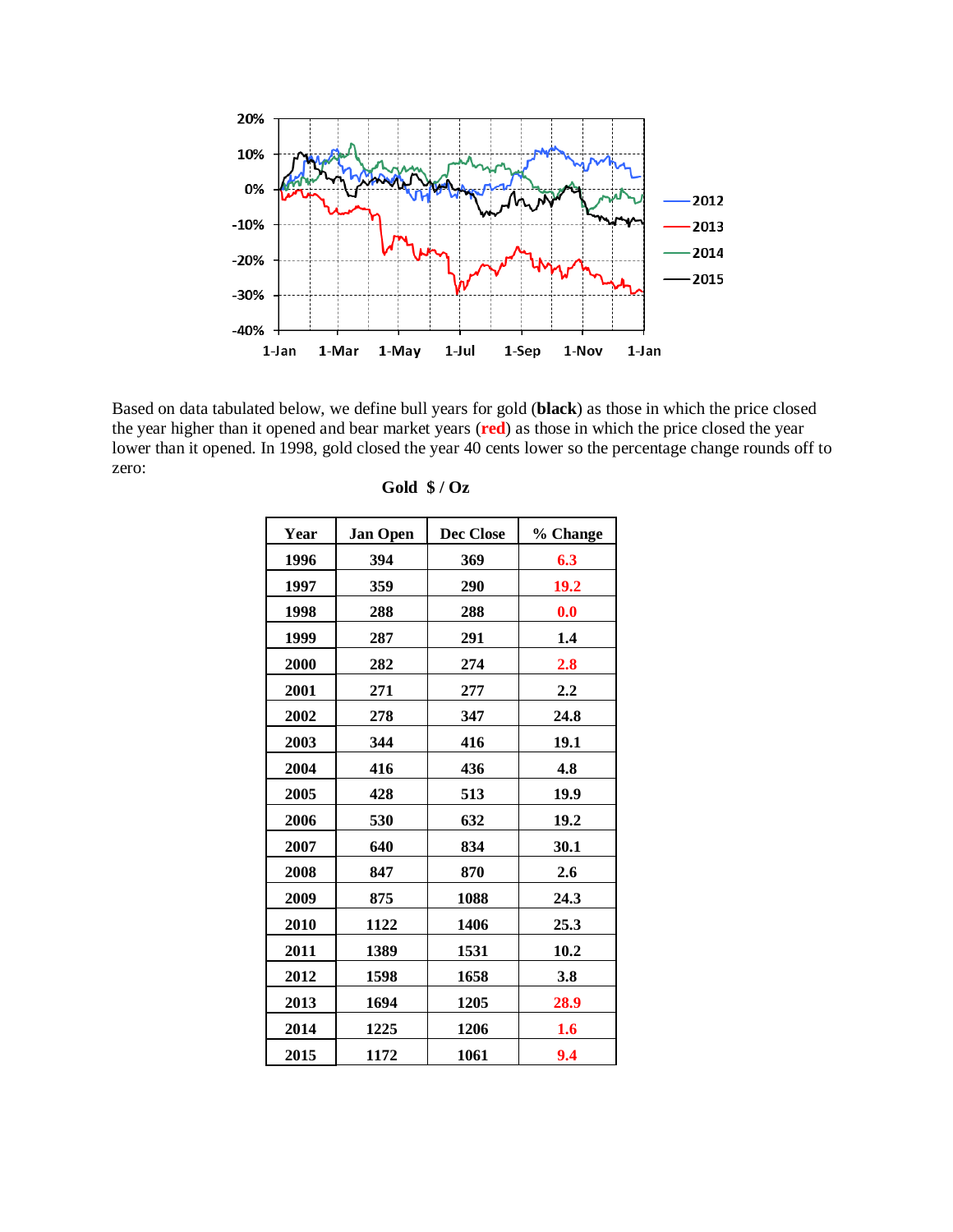The following three charts present composite seasonal trends from June 1 to October 31 for the entire 20 year period, bear years (1996-1998; 2000; 2013-2015) and bull years (1999; 2001-2012):



The 20-year composite chart expands upon the seasonal trend documented in a previous missive (**[Mercenary Musing, October 26](http://www.goldgeologist.com/mercenary_musings/musing-151026-A-Musing-on-the-Seasonality-of-Gold.pdf)**): an early June 1 high followed by lows during the summer doldrums with a mid-August rally that continues through mid-October. Separating bear and bull cases shows some interesting divergence. In bull market years, the summer doldrums begin earlier and are less pronounced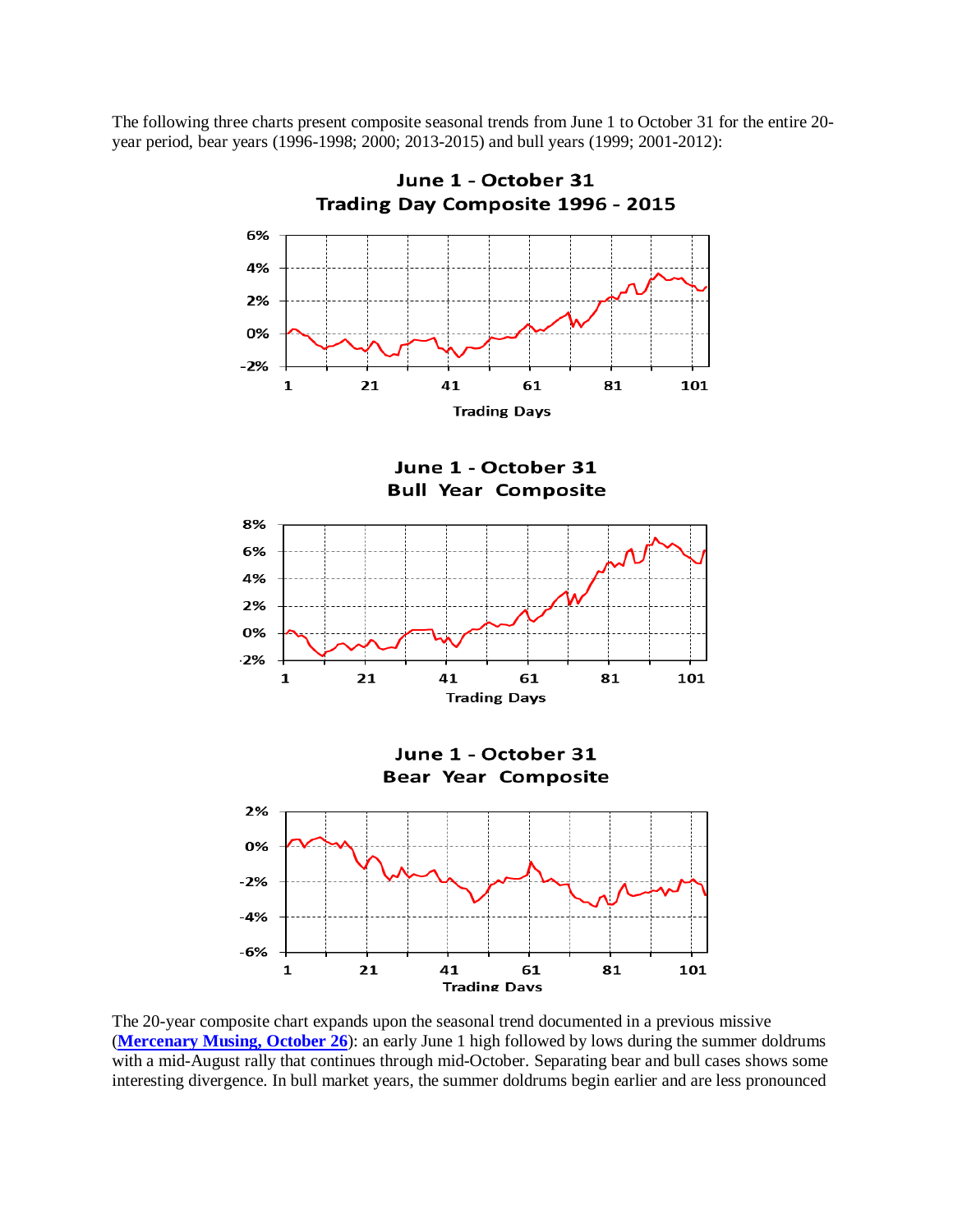and gold goes on the uptick by early August. In bear markets, the August rally is short-lived to Labor Day and the October rise is choppy and of less magnitude.

Next up is the second seasonal period from November 1 to January 31 that we considered previously (**[Mercenary Musing November 23](http://www.goldgeologist.com/mercenary_musings/musing-151123-The-Holiday-Season-A-Nugget-of-Gold-or-a-Lump-of-Coal.pdf)**). Here are the composite 20-year, bull market, and bear market charts:

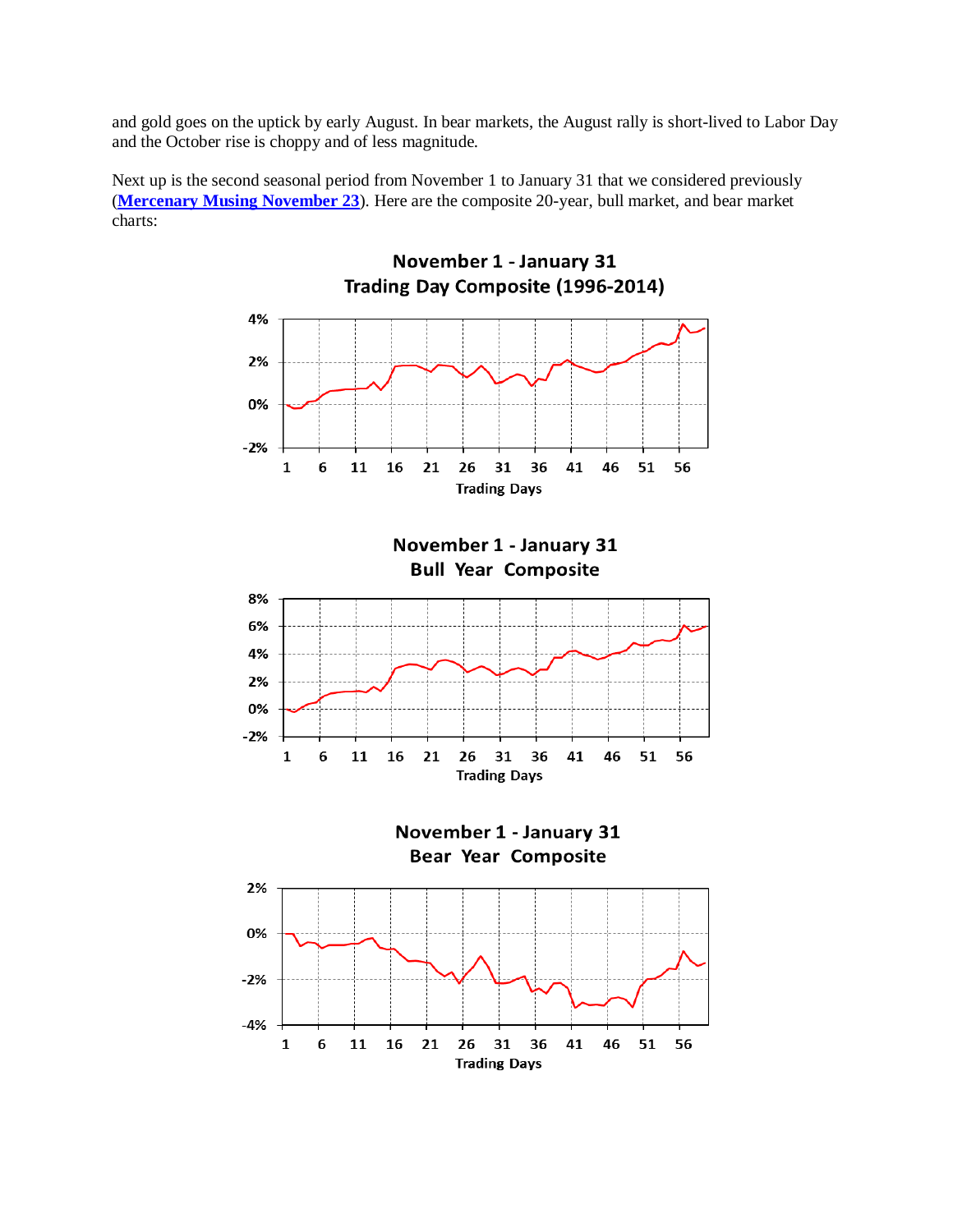For the 20-year composite, the gold price trend is mostly up. Gold goes higher thru late November as physical demand peaks, trades flat thru the holidays, and rallies strongly for most of January. If we examine bull and bear cases independently, the patterns are once again significantly different. In bull market years, the gold price mimics the overall trend but the amplitudes are much higher (note yaxis scale change).

In bear years, the gold price falls in November thru early January with a notable price spike in early December. The seasonal rally does not begin until end of the second week of the new year and though muted in amplitude, remains intact for the remainder of the month.

Let's review:

- Over a 20-year time frame, there is an intra-year seasonality of the gold price from June 1 to October 31 and November 1 to January 31.
- From June 1 to October 31, gold reaches a seasonal low during the summer doldrums and rallies after Labor Day and thru most of October.
- From November 1 to January 31, gold rises in bull and falls in bear markets during November and December, and rallies strongly in January in both cases.
- Although there are notable differences in timing and amplitude of rises or falls in the gold price during bull and bear market years, overall seasonal trends occur no matter the prevailing market conditions.

Here's a composite price chart that can be used to time buys and/or sells of gold:



### June 1 - January 31 Trading Day Composite (1996-2014)

In conclusion:

- Speculators and traders should buy paper gold and derivatives during the summer doldrums and sell in late January of the following year.
- Hoarders (like me) who accumulate gold as real money, a safe haven, and an insurance policy against financial calamity, should buy physical gold during the summer doldrums of any given year.